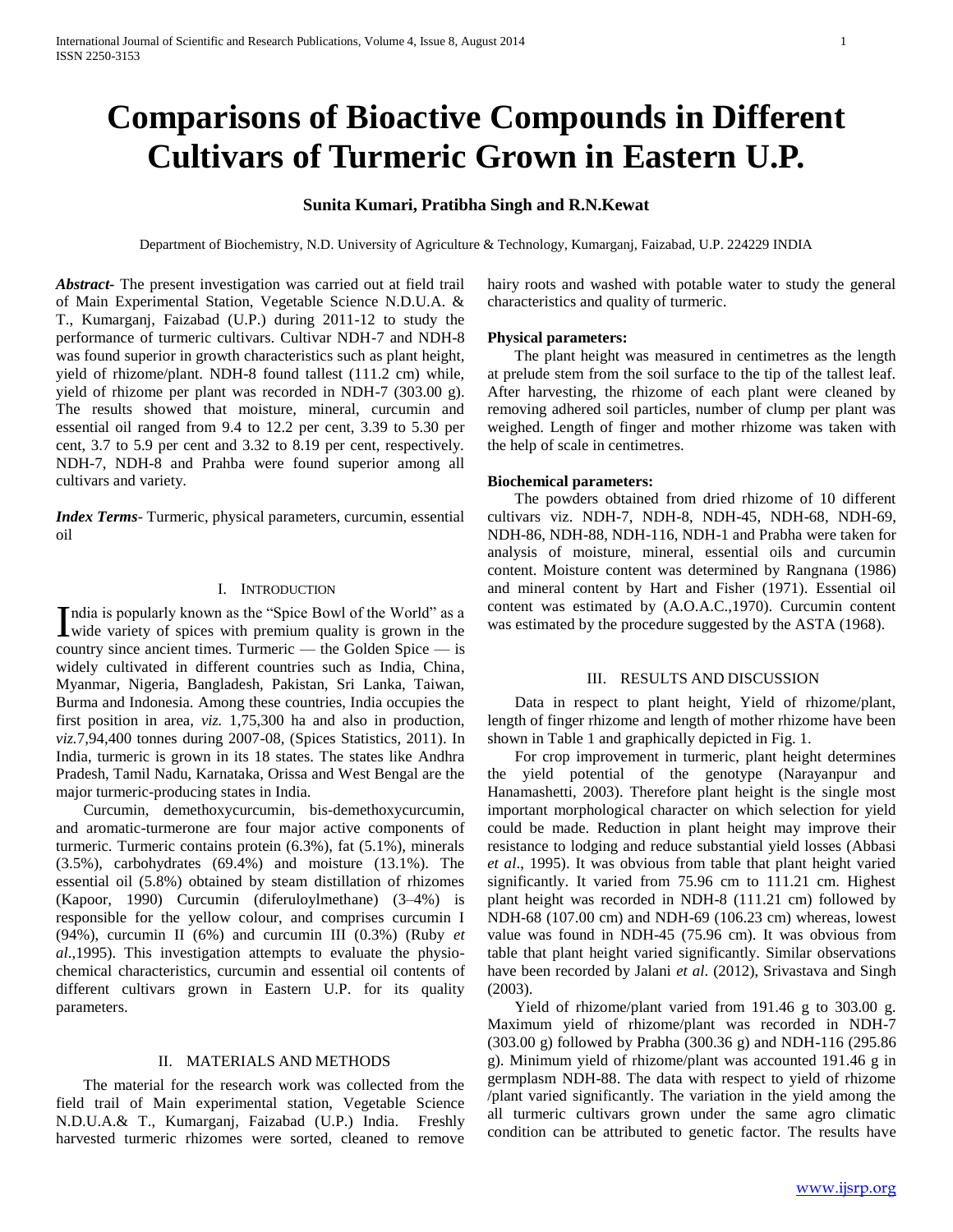been supported by Chaudhary *et al*. (2006) and Srivastava and Singh (2003).

 The data showed that length of finger rhizome varied from 5.26 to 11.83 cm, maximum length of finger rhizome was recorded in Prabha (11.83 cm) followed by NDH-8 (11.26 cm) and NDH-68 (9.10 cm). Minimum yield of rhizome/plant was found 5.26 cm in germplasm NDH-69. The data regarding to the length of finger rhizome varied significantly. These results have been close correlation from Jalani *et al*. (2012).

 In respect of data on length of mother rhizome ranged from 5.16 to 9.96 cm. Maximum length of mother rhizome was found 9.96 cm in NDH-8 followed 8.73 cm in NDH-69 and 8.63 cm in NDH-1 whereas minimum length of mother rhizome was recorded 5.16 cm in NDH-45. The study highlighted that length of mother rhizome varied significantly. Similar observations have been recorded by Kamal and Yousuf (2012) and Lokhande *et al.* (2013).

 Data pertaining to moisture content, mineral content, curcumin content and essential oil content turmeric rhizome have been shown in Table 2 and graphically depicted in Fig.2. The data showed that moisture content varied from 9.41 to 12.20 per cent. It was observed that maximum moisture content was found in NDH-116 (12.20%) followed by NDH-88 (11.80%) and NDH-7 (11.66%), whereas minimum value was recorded in NDH-1 (9.41%). In respect to moisture content in turmeric rhizome germplasm varied non significantly among the cultivars. Results are in agreement to Fattepurkar *et al.* (2009).

 It was indicated that mineral content varied from 3.39 to 5.30 per cent in 2011-12 and 3.89 to 5.21 per cent in 2012-13. Highest mineral content was recorded in NDH-7 (5.30%) followed by NDH-8  $(5.16\%)$  and NDH-1  $(5.12\%)$  while lowest value was recorded in NDH-86 (3.39%). It was revealed from the data that mineral content varied significantly. Similar observations were also recorded by Souza and Gloria (1998), Niranjan *et al.* ( 2003) and Fattepurkar *et al.* (2009).

 It was revealed from the data that curcumin content varied significantly. It was indicated that curcumin content from varied from 3.70 to 5.90 per cent. Maximum curcumin content was recorded in NDH-1 (5.90 g/100g) followed by NDH-68 (5.50 g/100g) while minimum value was recorded in NDH-45 (3.70 g/100g). The results have been supported by Mnnjunath *et al*., (1991), Fattepurkar *et al.* (2009) and Kamble *et al*. (2011).

The data showed that essential oil content varied from 3.32 to 8.19 per cent, it was observed that maximum essential oil content was found in NDH-8 (8.19%) followed by NDH-69 (8.14%) and NDH-86 (7.60%) while minimum value was recorded in NDH-45 (3.32%). In respect to essential oil content in turmeric rhizome germplasm varied significantly. Results are in agreement to Kumar *et al.* (1997) and Lokhande *et al.* (2013).

#### IV. CONCLUSION

 From the result it had been concluded that, turmeric grown in the Eastern U.P. India found economically and medicinal viable for commercial and profitable production of turmeric (*Curcuma longa* L) under the agro-climatic condition present

| Varieties/<br>Germplasm | Plant<br>Height<br>(cm) | Yield<br>of<br>rhizome/Plant<br>(g) | $% \left( \left( \mathcal{A},\mathcal{A}\right) \right) =\left( \mathcal{A},\mathcal{A}\right)$ of<br>Length<br>fingers<br>rhizome(cm) | Length<br>of<br>Mother<br>rhizome<br>(cm) |
|-------------------------|-------------------------|-------------------------------------|----------------------------------------------------------------------------------------------------------------------------------------|-------------------------------------------|
| NDH-7                   | 104.80                  | 303.00                              | 5.56                                                                                                                                   | 6.86                                      |
| NDH-8                   | 111.21                  | 281.90                              | 11.26                                                                                                                                  | 9.96                                      |
| <b>NDH-45</b>           | 75.96                   | 242.06                              | 6.10                                                                                                                                   | 5.16                                      |
| <b>NDH-68</b>           | 107.00                  | 267.37                              | 9.10                                                                                                                                   | 6.70                                      |
| <b>NDH-69</b>           | 106.23                  | 196.13                              | 5.26                                                                                                                                   | 8.73                                      |
| <b>NDH-86</b>           | 88.10                   | 245.73                              | 6.60                                                                                                                                   | 8.03                                      |
| <b>NDH-88</b>           | 77.66                   | 191.46                              | 5.50                                                                                                                                   | 8.06                                      |
| <b>NDH-116</b>          | 96.60                   | 295.86                              | 5.56                                                                                                                                   | 6.70                                      |
| NDH-1                   | 102.66                  | 279.10                              | 6.66                                                                                                                                   | 8.63                                      |
| Prabha                  | 105.66                  | 300.36                              | 11.83                                                                                                                                  | 8.26                                      |
| CD@ 5%                  | 12.125                  | 51.922                              | 0.835                                                                                                                                  | 0.796                                     |
| S. Em $\pm$             | 4.079                   | 17.477                              | 0.279                                                                                                                                  | 0.264                                     |

here. Some of the cultivars show better performance in yield characteristics as well as in medicinal components viz. curcumin and essential oil, which positive result for its commercialization as food preservatives, additives and nutraceutical foods.

## **Table 1: Variation in physical parameters of different turmeric cultivars**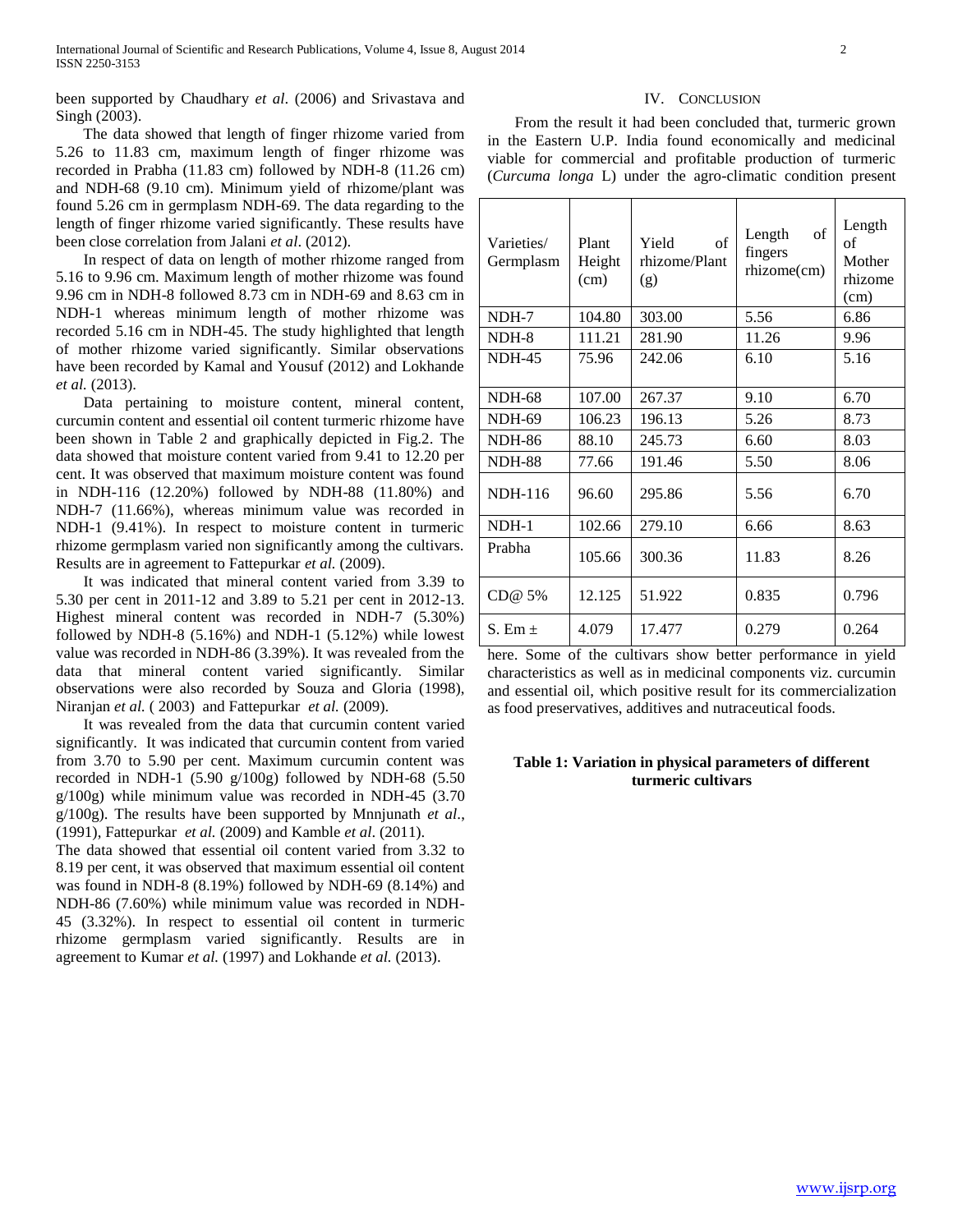

**Fig. 1: Variation in physical parameters of different turmeric cultivars**

| Varieties/     | Moisture<br>content | Mineral<br>Content | Curcumin<br>content | Essential oil content |
|----------------|---------------------|--------------------|---------------------|-----------------------|
| Germplasm      | $(\%)$              | $(\%)$             | (g/100g)            | (% )                  |
| NDH-7          | 11.66               | 5.30               | 5.30                | 7.50                  |
| NDH-8          | 10.83               | 5.16               | 4.50                | 8.19                  |
| $NDH-45$       | 10.26               | 5.03               | 3.70                | 3.32                  |
| <b>NDH-68</b>  | 10.53               | 4.69               | 5.50                | 3.91                  |
| NDH-69         | 10.83               | 4.94               | 4.60                | 8.14                  |
| <b>NDH-86</b>  | 9.60                | 3.93               | 4.10                | 7.60                  |
| <b>NDH-88</b>  | 11.80               | 4.47               | 4.90                | 7.41                  |
| <b>NDH-116</b> | 12.20               | 4.59               | 5.10                | 5.44                  |
| $NDH-1$        | 9.41                | 5.12               | 5.90                | 6.44                  |
| Prabha         | 11.42               | 4.63               | 5.30                | 4.81                  |
| CD @ 5%        | <b>NS</b>           | 0.436              | 1.054               | 1.063                 |
| S. Em $\pm$    |                     | 0.144              | 0.358               | 0.357                 |

**Table 2: Variability in biochemical composition of different turmeric cultivars**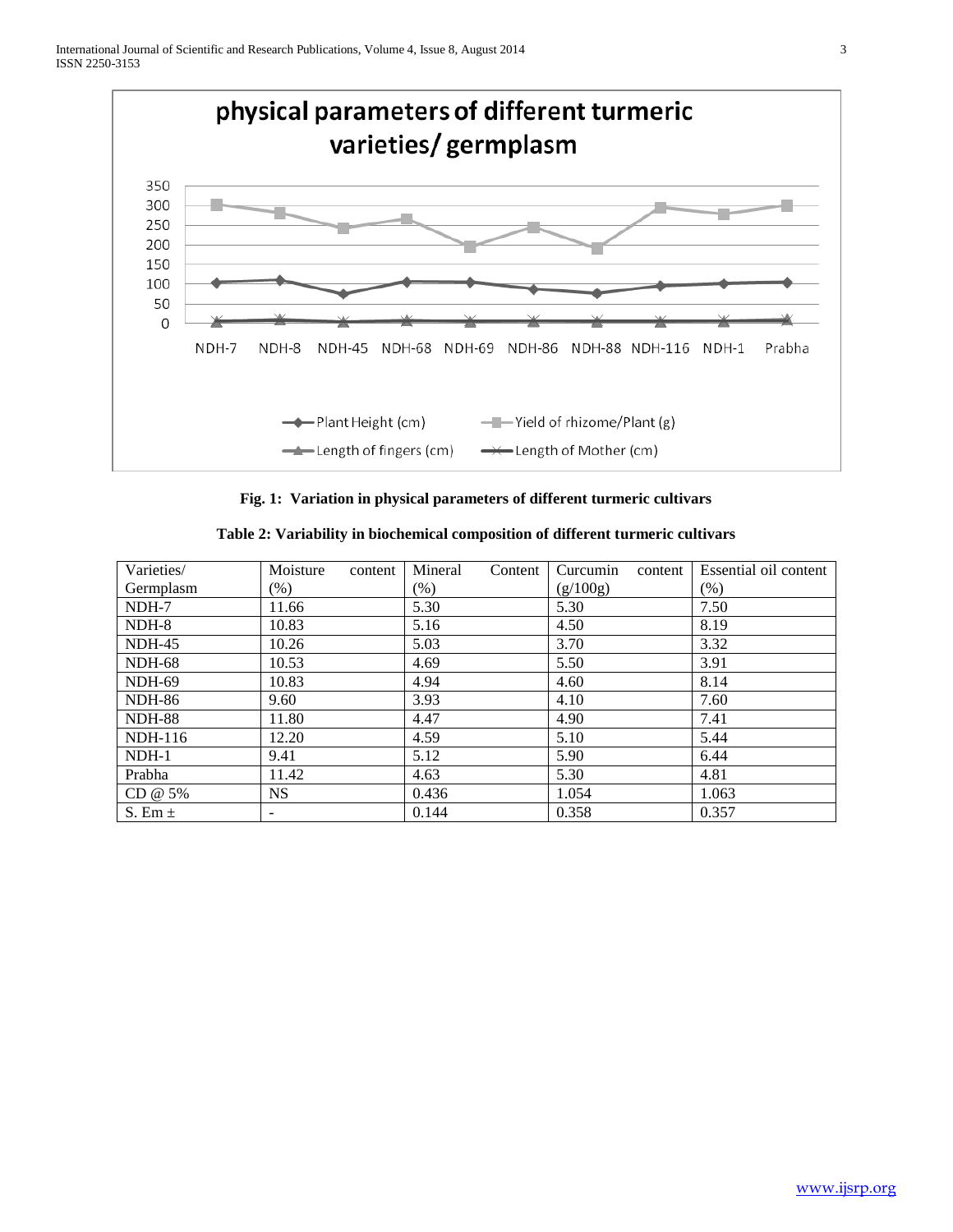

**Fig. 2: Variability of biochemical composition of different turmeric cultivars:**

#### **REFERENCES**

- [1] Abbasi, F.M., M.A. Sagar, M. Akram and M. Ashraf. 1995. Agronomic and quality traits of some elite rice genotypes. Pak. J. Sci. Ind. Res., vol. 38 pp. 9-10.
- [2] AOAC (1975) Official Methods of Analysis. 12th Ed. Association of Official Analytical Chemists, Washington, D.C.
- [3] ASTA (1968) American Spice Trade Association, Official Analytical Methods. 2nd Ed. Pp.38, New York.
- [4] Chaudhary, A.S.; Sachan, S.K. and Singh, R.L. Studies on varietal performance of turmeric (Curcuma longa L.) Indian J. Crop Science, vol. 1, No. (1-2), 2006, Pp189-190.
- [5] Fattepurkar, S.C.; Damame, S.V. and Ghadge, S.N. Chemical composition of finger rhizome of Curcuma aromatic L. and Curcuma longa L. Asian journal of Experimental Chemistry, vol. 4, No. 1, 2009, Pp 84-86.
- [6] Hart, F.L. and Fisher, H.S. (1971). Modern food analysis. Spinger veralog. New York, 135-137.
- [7] Jilani, M.S.; Waseem, K.; Habib-ur-Rehman, Kiran, M. Ghazanfarullah and Ahmad, J. (2012) Performance of different turmeric cultivars in Dera Ismail Khan. Pakistan j. Agri. Sci., vol.49, No.1, 2012, pp47-51.
- [8] Kamal, M. Z. U and Yusuf, M. N. (2012) Effect of Organic Manures on Growth, Rhizome Yield and Quality Attributes of Turmeric (Curcuma longa L.), The Agriculturists vol.10, No.1, 2012, pp 16-22.
- [9] Kapoor, L. D., Handbook of Ayurvedic Medicinal Plants, CRC Press, Boca Raton, Florida, 1990, pp. 185.
- [10] Kumar, N.; Khader, A.; Rangaswami, P. and Irulappan, I. Major Spices-Turmeric. Introduction to spices and Plantation Crops. Medicinal and Aromatic Plants, Vol. 24, No.2, 1997, 27-35.
- [11] Lokhande, S. M., Kale, R. V., Sahoo, A. K., and Ranveer, R. C. Effect of curing and drying methods on recovery, curcumin and essential oil content of different cultivars of turmeric (Curcuma longa L.) International Food Research Journal, Vol.20, No.2, 2013, pp745-749.
- [12] Narayanpur, V.B. and S.I. Hanamashetti. 2003. Genetic variability and correlation studies in Turmeric (Curcuma longa L.). J. Plantation Crops, Vol.31, 2003,pp 48-51.
- [13] Niranjan, A; Singh, Shweta; Dhiman, M. and Tewari, S.K. Biochemical composition of Curcuma longa L. Accessions. Analytical Letters, Vol.46, No.7, 2013, pp1069-1083.
- [14] Mnnjunath, M.N., Sattigeri, V.D. AND Nagaraj, K.V., Curcumin in turmeric. Spice India, Vol.12, 1991, pp7-9.
- [15] Ruby, A. J., Kuttan, G., Dinesh Babu, K., Rajasekharan, K. N. and Kuttan, R., Antitumor and antioxidant activity of natural curcuminoids. Cancer Lett., Vol. 94,1995, pp79–83.
- [16] Rangana, S. Hand book of analysis and quality control for fruits and vegetable Products 2nd Ed., Tata McGraw Hall Publishing Company Lid., New Delhi, 1986
- [17] Souza, C. R. A. and Gloria, M. B. A. Chemical analysis of turmeric from Minas Gerais, Brazil and comparison of methods for flavour free oleoresin. Brazilian Archives of Biology and Technology, Vol.41, No2, 1998, Pp 218- 224.
- [18] Srivastava, S and Singh, P.K. Morphological studies in turmeric germplasm. Indian journal of Hill Farming, Vol. 1, No.21, 2003, pp 1209- 1211.
- [19] Spices Statistics (2011) Spice Board, Ministry of Commerce and Industries, Govt of India, Cochin, INDIA.

#### AUTHORS

**First Author** – Sunita Kumari, Department of Biochemistry, N.D. University of Agriculture & Technology, Kumarganj, Faizabad, U.P. 224229 INDIA

**Second Author** – Pratibha Singh, Department of Biochemistry, N.D. University of Agriculture & Technology, Kumarganj,

Faizabad, U.P. 224229 INDIA, Email:

drjpsingh1956@gmail.com

**Third Author** – R.N.Kewat, Department of Biochemistry, N.D. University of Agriculture & Technology, Kumarganj, Faizabad, U.P. 224229 INDIA